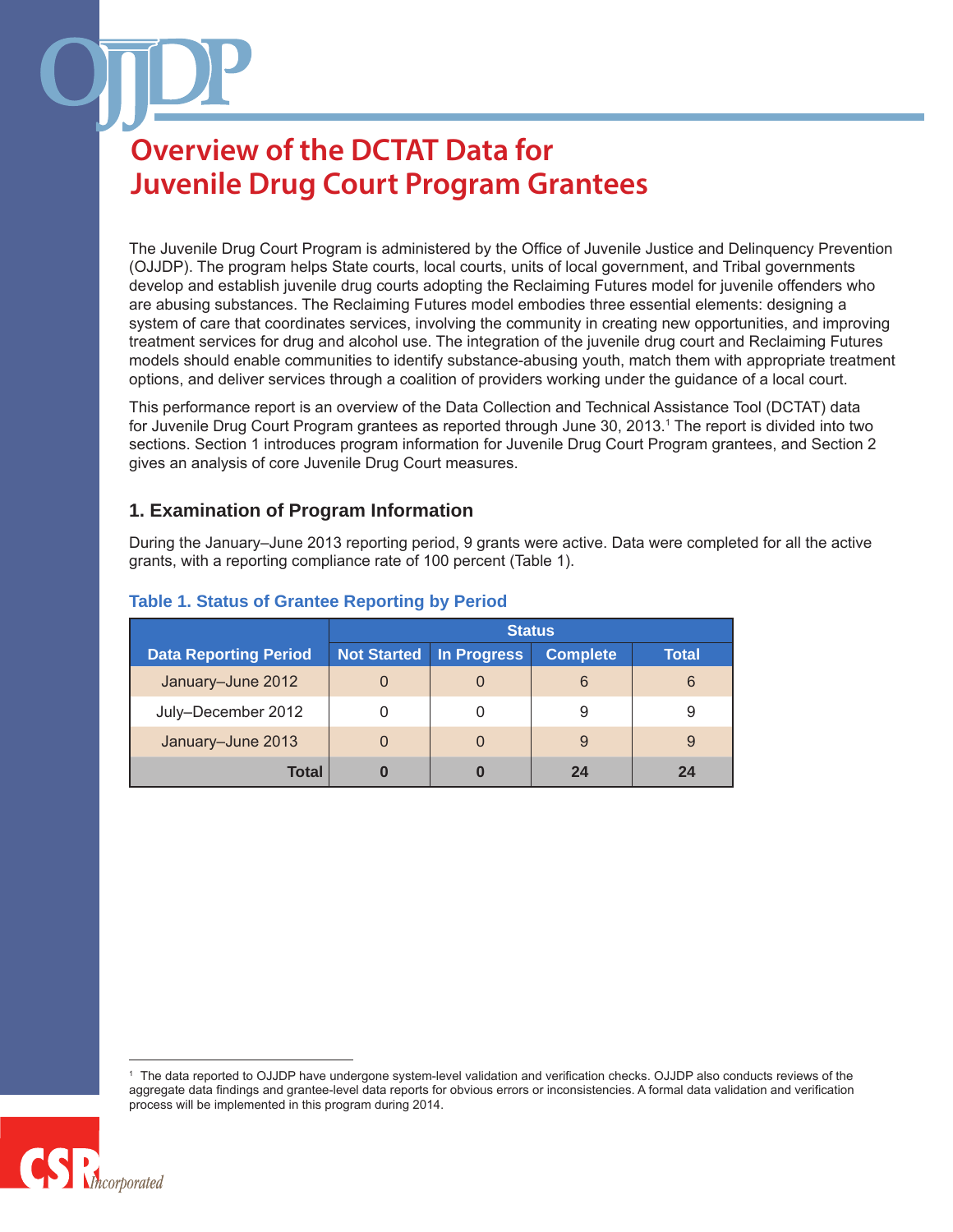In examining grant amounts by State based on current and active Juvenile Drug Court Program grants, Ohio received the most funds, followed by Florida and North Carolina. A more comprehensive comparison of State award amounts is shown in Table 2.

| Table 2. Total Grant Amount by State (Dollars): January-June 2013 |
|-------------------------------------------------------------------|
|-------------------------------------------------------------------|

| <b>Grantee State</b> | <b>Grant Amount</b><br>(Dollars) |
|----------------------|----------------------------------|
| CA                   | \$425,000                        |
| CO                   | 424,835                          |
| FL.                  | 1,324,098                        |
| NC.                  | 1,228,006                        |
| OΗ                   | 1,725,000                        |
| ΩK                   | 425,000                          |
| ТX                   | 424,979                          |
| WA                   | 425,000                          |

Analysis of implementing agencies for this period revealed that the largest numbers of programs were with units of local government (44 percent). Juvenile justice agencies accounted for 33 percent of awards (Figure 1).



#### **Figure 1. Implementing Agencies: January–June 2013**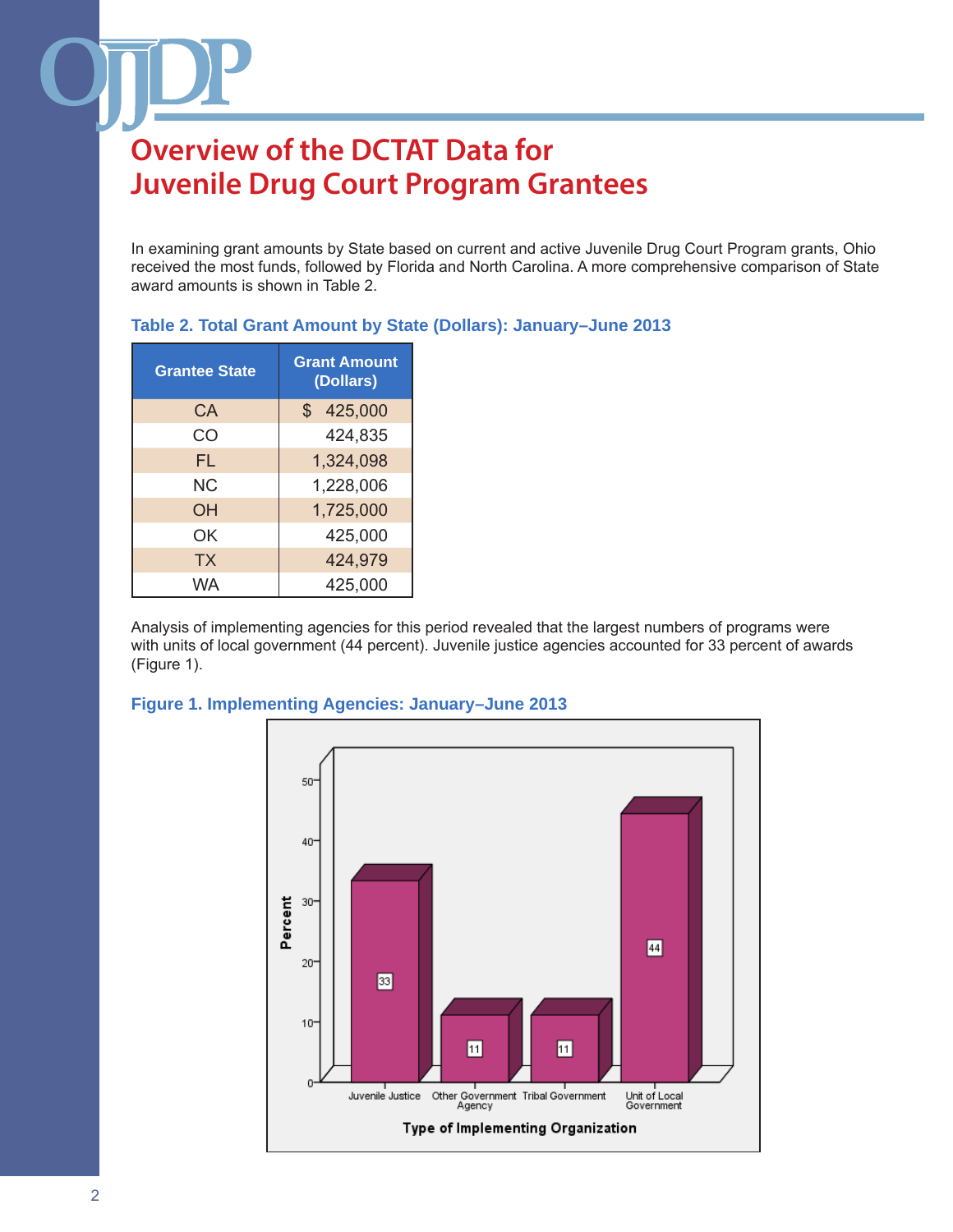Table 3 provides an aggregate of demographic data for the January–June 2013 reporting period. More specifically, the numbers in the table represent the population actually served by Juvenile Drug Court grantees during the project period. Targeted services include any approaches specifically designed to meet the needs of the intended population (e.g., gender-specific, culturally based, and developmentally appropriate services).

#### **Table 3. Target Population: January–June 2013**

|                        | <b>Population</b>                           | <b>Grantees Serving Group</b><br><b>During Project Period</b> |
|------------------------|---------------------------------------------|---------------------------------------------------------------|
| <b>RACE/ETHNICITY</b>  | American Indian/Alaskan Native              | 3                                                             |
|                        | Asian                                       | 1                                                             |
|                        | <b>Black/African American</b>               | 8                                                             |
|                        | Hispanic or Latino (of Any Race)            | 7                                                             |
|                        | Native Hawaiian and Other Pacific Islander  | 1                                                             |
|                        | <b>Other Race</b>                           | 4                                                             |
|                        | White/Caucasian                             | $6\phantom{1}6$                                               |
|                        | Caucasian/Non-Latino                        | 6                                                             |
|                        | <b>Youth Population Not Served Directly</b> | $\overline{0}$                                                |
| <b>JUSTICE SYSTEM</b>  | At-Risk Population (No Prior Offense)       | 5                                                             |
| <b>STATUS</b>          | <b>First-Time Offenders</b>                 | 9                                                             |
|                        | <b>Repeat Offenders</b>                     | 9                                                             |
|                        | <b>Sex Offenders</b>                        | $\theta$                                                      |
|                        | <b>Status Offenders</b>                     | 3                                                             |
|                        | <b>Violent Offenders</b>                    | $\Omega$                                                      |
|                        | Youth Population Not Served Directly        | $\mathbf 0$                                                   |
| <b>GENDER</b>          | <b>Male</b>                                 | 9                                                             |
|                        | Female                                      | 8                                                             |
|                        | Youth Population Not Served Directly        | $\mathbf 0$                                                   |
| <b>AGE</b>             | $0 - 10$                                    | $\overline{0}$                                                |
|                        | $11 - 18$                                   | 9                                                             |
|                        | Over 18                                     | 1                                                             |
|                        | Youth Population Not Served Directly        | $\overline{0}$                                                |
| <b>GEOGRAPHIC AREA</b> | Rural                                       | 5                                                             |
|                        | Suburban                                    | 5                                                             |
|                        | Tribal                                      | $\overline{2}$                                                |
|                        | Urban                                       | $\overline{4}$                                                |
|                        | Youth Population Not Served Directly        | $\overline{0}$                                                |
| <b>OTHER</b>           | <b>Mental Health</b>                        | 6                                                             |
|                        | Substance Abuse                             | 9                                                             |
|                        | Truant/Dropout                              | $\overline{2}$                                                |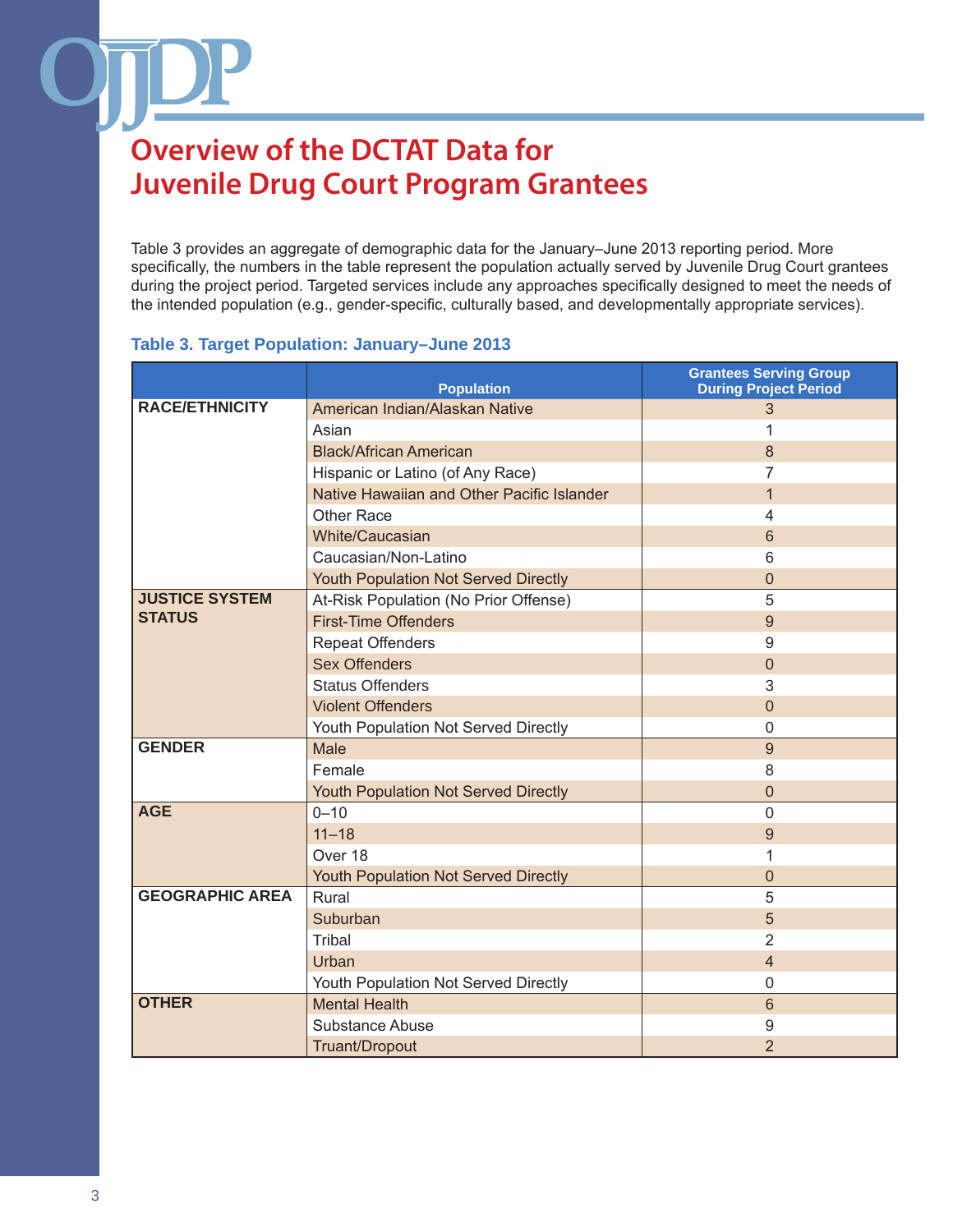### **2. Analysis of Core Measures**

During the January–June 2013 reporting period, 100 percent (\$6,401,918) of Federal funds were being spent by Juvenile Drug Court grantees who had implemented evidence-based programs and practices.

In all, 447 youth participants were served in various programs funded by the Juvenile Drug Court Program. Of those, 52 percent of eligible youth exited programs after completing program requirements. Each grantee defines the requirements needed for a youth to complete each program. Sometimes a program cannot be completed in the 6 months represented by the reporting period.

Data were also collected on the number of youth who demonstrate a positive change for a targeted behavior during the reporting period. Tables 4 and 5 show a list of measures for which grantees were required to evaluate performance and track data for certain target behaviors. The tables present both short-term (Table 4) and long-term (Table 5) percentages for the specified target behavior for January–June 2013.

As shown in Table 4, 59 percent of program youth demonstrated an intended change in behavior during the reporting period.

| <b>Target Behavior</b>        | <b>Youth Served</b> | <b>Youth with Intended</b><br><b>Behavior Change</b> | <b>Percent of Youth</b><br>with Intended<br><b>Behavior Change</b> |
|-------------------------------|---------------------|------------------------------------------------------|--------------------------------------------------------------------|
| Social Competence             | 42                  | 33                                                   | 79                                                                 |
| <b>School Attendance</b>      | 42                  | 40                                                   | 95                                                                 |
| <b>High School Completion</b> |                     | 4                                                    | 57                                                                 |
| <b>Family Relationships</b>   | 54                  | 35                                                   | 65                                                                 |
| <b>Antisocial Behavior</b>    | 54                  | 38                                                   | 70                                                                 |
| Substance Use                 | 414                 | 210                                                  | 51                                                                 |
| Total                         | 613                 | 360                                                  | 59                                                                 |

### **Table 4. Target Behaviors (Short-Term Data): January–June 2013**

Table 5 presents long-term target behavior data for the January–June 2013 reporting period. Long-term outcomes are measured 6 to 12 months after a youth leaves or completes each program. Overall, 56 percent of program youth exhibited an intended behavior change 6 to 12 months after program completion.

### **Table 5. Target Behaviors (Long-Term Data): January–June 2013**

| <b>Target Behavior</b>        | <b>Youth Served</b> | <b>Youth with Intended</b><br><b>Behavior Change</b> | <b>Percent of Youth</b><br>with Intended<br><b>Behavior Change</b> |
|-------------------------------|---------------------|------------------------------------------------------|--------------------------------------------------------------------|
| Social Competence             | 13                  | 5                                                    | 39                                                                 |
| <b>School Attendance</b>      | 15                  | 13                                                   | 87                                                                 |
| <b>High School Completion</b> | 4                   | 2                                                    | 50                                                                 |
| <b>Family Relationships</b>   | 15                  | 3                                                    | 20                                                                 |
| <b>Antisocial Behavior</b>    | 15                  | 4                                                    | 27                                                                 |
| Substance Use                 | 62                  | 42                                                   | 68                                                                 |
| Total                         | 124                 | 69                                                   | 56                                                                 |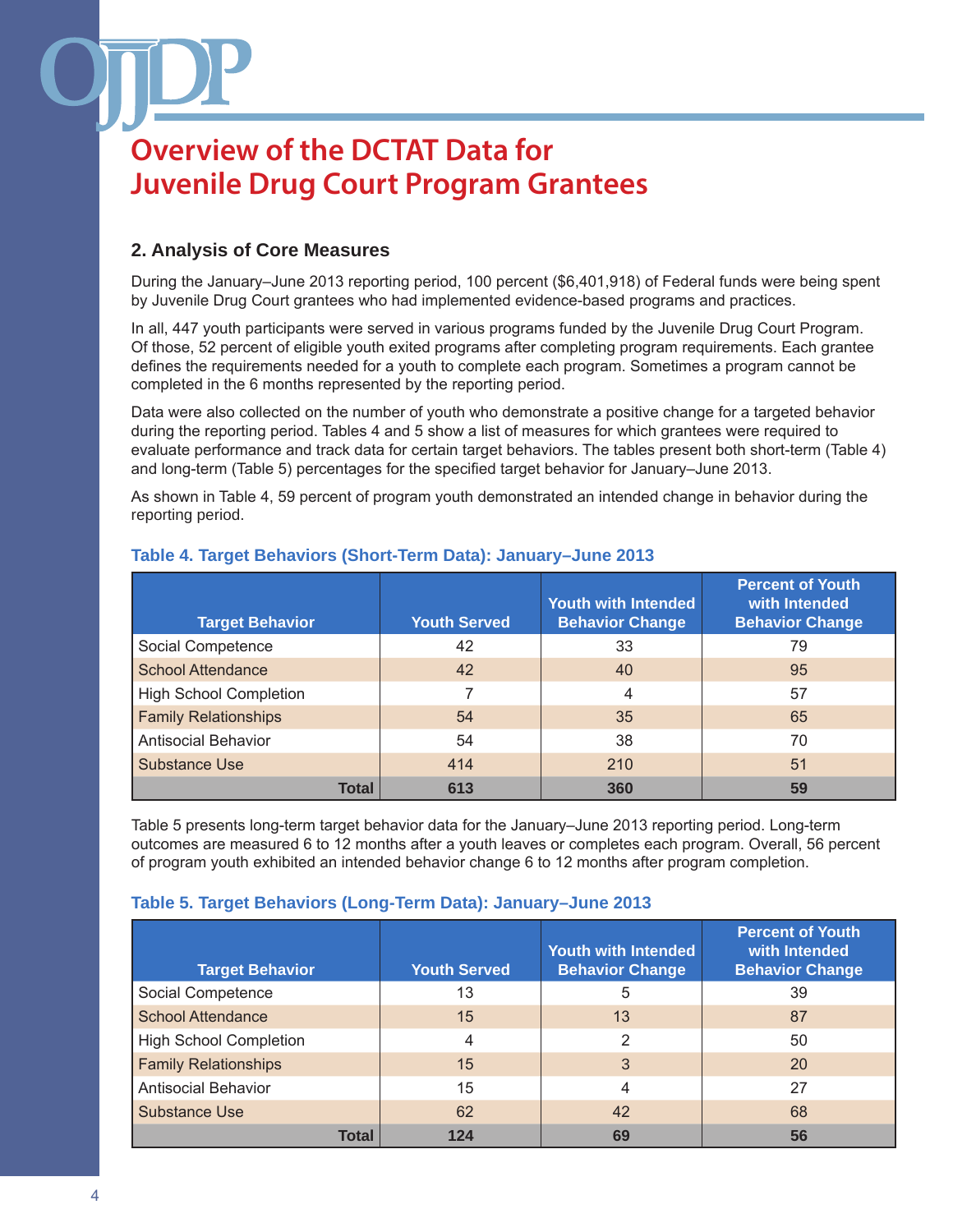Technical violations and actual new adjudications are measured separately to allow for a better understanding of the population being served by the grant. Short-term technical violations are expected to be significant in drug court programs, because participants are treated for addictions. Although the percentage of technical violations is relatively high (64%), this rate has remained consistent compared with the previous reporting period (July–December 2012). As shown in Table 6, 409 youth were tracked for technical violations. Of those, 150 were committed to a juvenile residential facility, 5 were sentenced to adult prison, and 107 received some other sentence as a result of a technical violation during the reporting period.

Long-term measurement of technical violations revealed that 101 youth who exited the program 6 to 12 months ago were tracked for technical violations during the reporting period. Of those, 1 was sentenced to adult prison, and 5 received some other sentence as a result of a technical violation during the reporting period. Therefore, only 6 percent of the youth tracked experienced a technical violation.

| <b>Performance Measure</b>                                                                                                                            | <b>Youth</b> | <b>Percent</b> |
|-------------------------------------------------------------------------------------------------------------------------------------------------------|--------------|----------------|
| Program youth committed to a juvenile residential<br>facility as a result of a technical violation                                                    | 150          | 37             |
| Youth sentenced to adult prison as a result of a<br>technical violation                                                                               | 5            | 1              |
| Youth who received some other sentence as a result<br>of a technical violation                                                                        | 107          | 26             |
| Program youth tracked for technical violations (short-<br>term outcome)                                                                               | 409          |                |
| <b>Total</b>                                                                                                                                          | 262/409      | 64             |
| Program youth who exited the program 6-12 months<br>ago and were committed to a juvenile residential<br>facility as a result of a technical violation | $\Omega$     | $\Omega$       |
| Youth who exited the program 6-12 months ago<br>and were sentenced to adult prison as a result of a<br>technical violation                            | $\mathbf 1$  | $\Omega$       |
| Youth who exited the program 6–12 months ago<br>and received some other sentence as a result of a<br>technical violation                              | 5            | 5              |
| Program youth who exited the program 6-12 months<br>ago and were tracked for technical violations (long-<br>term outcome)                             | 101          |                |
| <b>Total</b>                                                                                                                                          | 6/101        | 6              |

#### **Table 6. Technical Violation Measures: January–June 2013**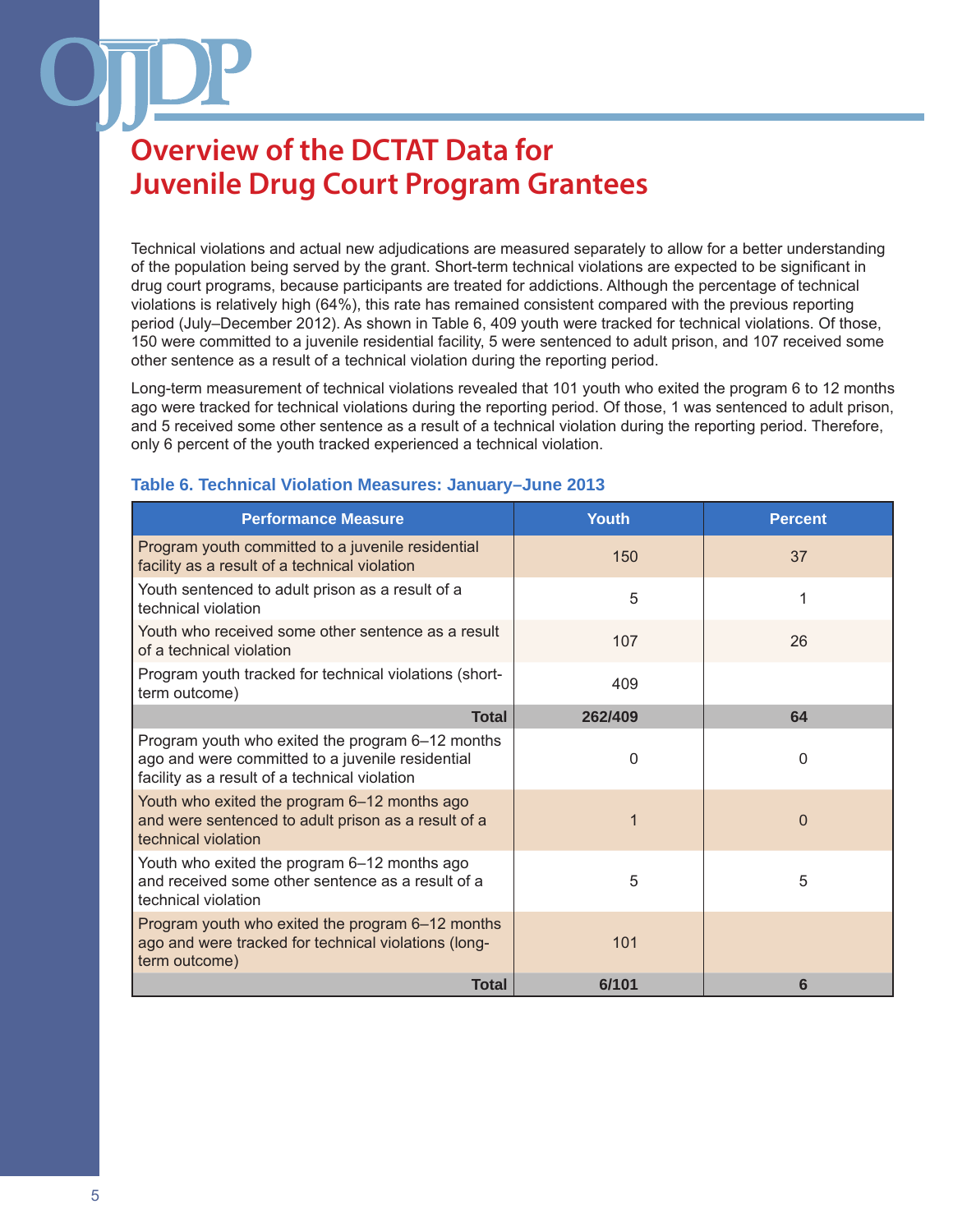As shown in Table 7, of the 409 program youth who were tracked for adjudications during the reporting period, 33 (8 percent) were committed to a juvenile residential facility as the result of a new adjudication. In addition, 18 were given some other sentence during the reporting period. Long-term recidivism showed that 216 youth had exited the program 6 to 12 months ago and were tracked for new adjudications during the reporting period. Of those, 37 (17 percent) were recommitted to a juvenile residential facility, 3 were sentenced to adult prison, and 18 were given some other sentence as the result of a new adjudication.<sup>2</sup>

#### **Table 7. Recidivism Measures: January–June 2013**

| <b>Performance Measure</b>                                                                                                                             | <b>Youth</b> | <b>Percent</b> |
|--------------------------------------------------------------------------------------------------------------------------------------------------------|--------------|----------------|
| Program youth committed to a juvenile residential<br>facility as the result of a new adjudication                                                      | 33           | 8              |
| Youth sentenced to adult prison as the result of a<br>new adjudication                                                                                 | $\Omega$     | $\Omega$       |
| Youth given some other sentence as the result of a<br>new adjudication                                                                                 | 18           | $\overline{4}$ |
| Program youth tracked for adjudications (short-term<br>outcome)                                                                                        | 409          |                |
| <b>Total</b>                                                                                                                                           | 51/409       | 12             |
| Program youth who exited the program 6-12 months<br>ago and were recommitted to a juvenile residential<br>facility as the result of a new adjudication | 37           | 17             |
| Youth who exited the program 6-12 months ago and<br>were sentenced to adult prison as the result of a new<br>adjudication                              | 3            |                |
| Youth who exited the program 6–12 months ago and<br>were given some other sentence as the result of a<br>new adjudication                              | 18           | 8              |
| Program youth who exited the program 6–12 months<br>ago and were tracked for new adjudications (long-<br>term outcome)                                 | 216          |                |
| <b>Total</b>                                                                                                                                           | 58/216       | 27             |

<sup>&</sup>lt;sup>2</sup> The recidivism rate, measured long term, is relatively high during the most current reporting period. However, through a review of the data collected, across the three reporting periods, it appears that more data have been collected during the most current reporting period (January–June 2013), providing a better assessment of the recidivism rate compared with earlier reporting periods. January to June 2012 was the first reporting period for which data were collected for the Juvenile Drug Court program in the Data Collection and Technical Assistance Tool (DCTAT).